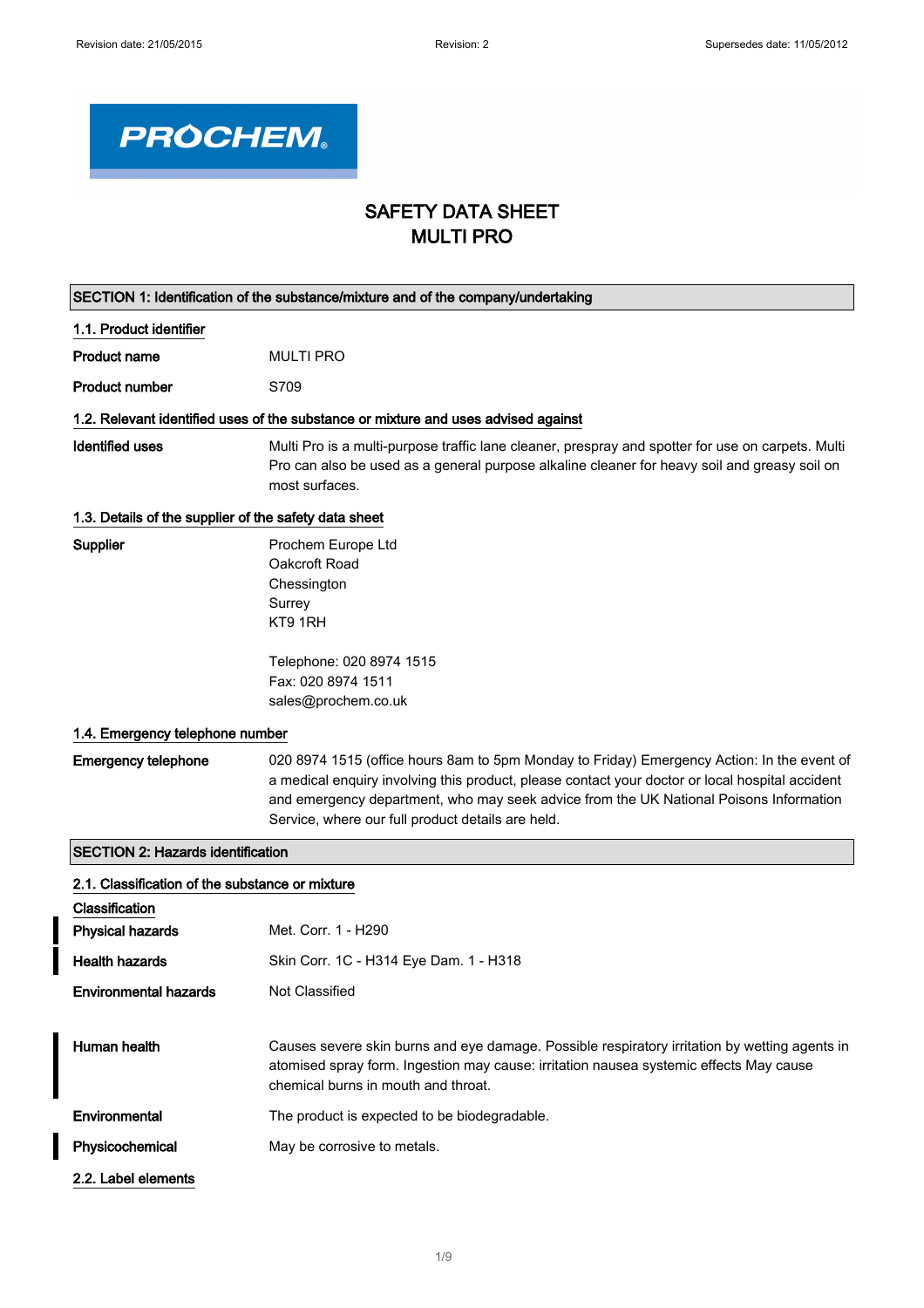## Pictogram



| Signal word                     | Danger                                                                                                                                                                                                                                                                                                                                                                                                                                                                                                                                                                |
|---------------------------------|-----------------------------------------------------------------------------------------------------------------------------------------------------------------------------------------------------------------------------------------------------------------------------------------------------------------------------------------------------------------------------------------------------------------------------------------------------------------------------------------------------------------------------------------------------------------------|
| <b>Hazard statements</b>        | H <sub>290</sub> May be corrosive to metals.<br>H314 Causes severe skin burns and eye damage.                                                                                                                                                                                                                                                                                                                                                                                                                                                                         |
| <b>Precautionary statements</b> | P <sub>102</sub> Keep out of reach of children.<br>P260 Do not breathe spray.<br>P280 Wear protective gloves/protective clothing/eye protection/face protection.<br>P301+P330+P331 IF SWALLOWED: Rinse mouth. Do NOT induce vomiting.<br>P303+P361+P353 IF ON SKIN (or hair): Take off immediately all contaminated clothing.<br>Rinse skin with water/shower.<br>P305+P351+P338 IF IN EYES: Rinse cautiously with water for several minutes. Remove<br>contact lenses, if present and easy to do. Continue rinsing.<br>P310 Immediately call a POISON CENTER/doctor. |
| Contains                        | Trisodium orthophosphate                                                                                                                                                                                                                                                                                                                                                                                                                                                                                                                                              |
| Detergent labelling             | <5% anionic surfactants, <5% non-ionic surfactants, <5% perfumes, <5% phosphates                                                                                                                                                                                                                                                                                                                                                                                                                                                                                      |

## 2.3. Other hazards

See section 8 for details of exposure limits.

| SECTION 3: Composition/information on ingredients    |                                                            |          |  |
|------------------------------------------------------|------------------------------------------------------------|----------|--|
| 3.2. Mixtures                                        |                                                            |          |  |
| (2-Methoxymethylethoxy)propanol                      |                                                            | $1 - 5%$ |  |
| CAS number: 34590-94-8                               | EC number: 252-104-2                                       |          |  |
| Substance with a Community workplace exposure limit. |                                                            |          |  |
|                                                      |                                                            |          |  |
| Classification                                       | Classification (67/548/EEC or 1999/45/EC)                  |          |  |
| Not Classified                                       |                                                            |          |  |
|                                                      |                                                            |          |  |
| Trisodium orthophosphate                             |                                                            | $1 - 5%$ |  |
| CAS number: 10101-89-0                               |                                                            |          |  |
|                                                      |                                                            |          |  |
| Classification<br>Skin Irrit. 2 - H315               | Classification (67/548/EEC or 1999/45/EC)<br>Xi:R36/37/38. |          |  |
| Eye Irrit. 2 - H319                                  |                                                            |          |  |
| <b>STOT SE 3 - H335</b>                              |                                                            |          |  |
|                                                      |                                                            |          |  |
| Alcohols C9-11, ethoxylated                          |                                                            | $1 - 5%$ |  |
| CAS number: 68439-45-2                               |                                                            |          |  |
|                                                      |                                                            |          |  |
| Classification                                       | Classification (67/548/EEC or 1999/45/EC)                  |          |  |
| Acute Tox. 4 - H302                                  | Xn;R22. Xi;R41.                                            |          |  |
| Eye Dam. 1 - H318                                    |                                                            |          |  |

The Full Text for all R-Phrases and Hazard Statements are Displayed in Section 16.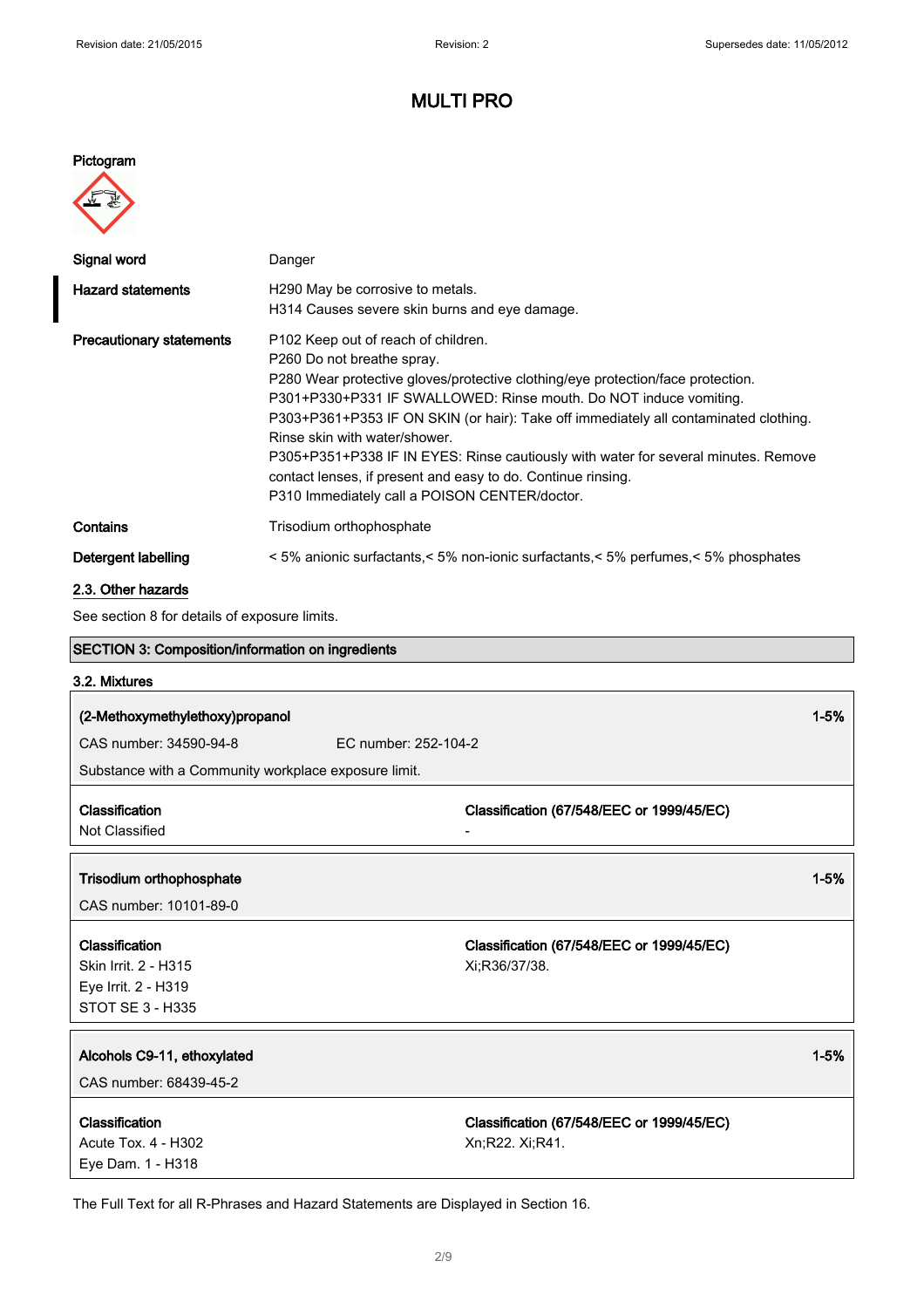## SECTION 4: First aid measures

## 4.1. Description of first aid measures

| Inhalation                                                 | Move affected person to fresh air and keep warm and at rest in a position comfortable for<br>breathing. Get medical attention if any discomfort continues.                                                                                                             |  |  |  |
|------------------------------------------------------------|------------------------------------------------------------------------------------------------------------------------------------------------------------------------------------------------------------------------------------------------------------------------|--|--|--|
| Ingestion                                                  | Do not induce vomiting. Rinse mouth thoroughly with water. Give plenty of water to drink.<br>Never give anything by mouth to an unconscious person. Get medical attention.                                                                                             |  |  |  |
| <b>Skin contact</b>                                        | Rinse immediately with plenty of water. Get medical attention if irritation persists after<br>washing.                                                                                                                                                                 |  |  |  |
| Eye contact                                                | Rinse immediately with plenty of water. Remove any contact lenses and open eyelids wide<br>apart. Continue to rinse for at least 15 minutes. Get medical attention immediately.                                                                                        |  |  |  |
|                                                            | 4.2. Most important symptoms and effects, both acute and delayed                                                                                                                                                                                                       |  |  |  |
| <b>Skin contact</b>                                        | Causes severe skin burns and eye damage.                                                                                                                                                                                                                               |  |  |  |
| Eye contact                                                | May cause severe eye irritation. May cause permanent damage if eye is not immediately<br>irrigated.                                                                                                                                                                    |  |  |  |
|                                                            | 4.3. Indication of any immediate medical attention and special treatment needed                                                                                                                                                                                        |  |  |  |
| <b>Specific treatments</b>                                 | Treat symptomatically. In the event of contact with eyes or ingestion seek immediate medical<br>help.                                                                                                                                                                  |  |  |  |
| <b>SECTION 5: Firefighting measures</b>                    |                                                                                                                                                                                                                                                                        |  |  |  |
| 5.1. Extinguishing media                                   |                                                                                                                                                                                                                                                                        |  |  |  |
| Suitable extinguishing media                               | The product is not flammable. Use fire-extinguishing media suitable for the surrounding fire.<br>Water spray, dry powder or carbon dioxide.                                                                                                                            |  |  |  |
| 5.2. Special hazards arising from the substance or mixture |                                                                                                                                                                                                                                                                        |  |  |  |
| Specific hazards                                           | No unusual fire or explosion hazards noted.                                                                                                                                                                                                                            |  |  |  |
| <b>Hazardous combustion</b><br>products                    | Thermal decomposition or combustion products may include the following substances: Oxides<br>of carbon.                                                                                                                                                                |  |  |  |
| 5.3. Advice for firefighters                               |                                                                                                                                                                                                                                                                        |  |  |  |
| Special protective equipment<br>for firefighters           | Wear positive-pressure self-contained breathing apparatus (SCBA) and appropriate protective<br>clothing.                                                                                                                                                               |  |  |  |
| <b>SECTION 6: Accidental release measures</b>              |                                                                                                                                                                                                                                                                        |  |  |  |
|                                                            | 6.1. Personal precautions, protective equipment and emergency procedures                                                                                                                                                                                               |  |  |  |
| <b>Personal precautions</b>                                | Wear protective clothing as described in Section 8 of this safety data sheet.                                                                                                                                                                                          |  |  |  |
| 6.2. Environmental precautions                             |                                                                                                                                                                                                                                                                        |  |  |  |
| <b>Environmental precautions</b>                           | Do not discharge into drains or watercourses or onto the ground.                                                                                                                                                                                                       |  |  |  |
| 6.3. Methods and material for containment and cleaning up  |                                                                                                                                                                                                                                                                        |  |  |  |
| Methods for cleaning up                                    | Absorb spillage with non-combustible, absorbent material. Collect and place in suitable waste<br>disposal containers and seal securely. Dispose of waste to licensed waste disposal site in<br>accordance with the requirements of the local Waste Disposal Authority. |  |  |  |
| 6.4. Reference to other sections                           |                                                                                                                                                                                                                                                                        |  |  |  |
| Reference to other sections                                | For personal protection, see Section 8. For waste disposal, see Section 13.                                                                                                                                                                                            |  |  |  |
| <b>SECTION 7: Handling and storage</b>                     |                                                                                                                                                                                                                                                                        |  |  |  |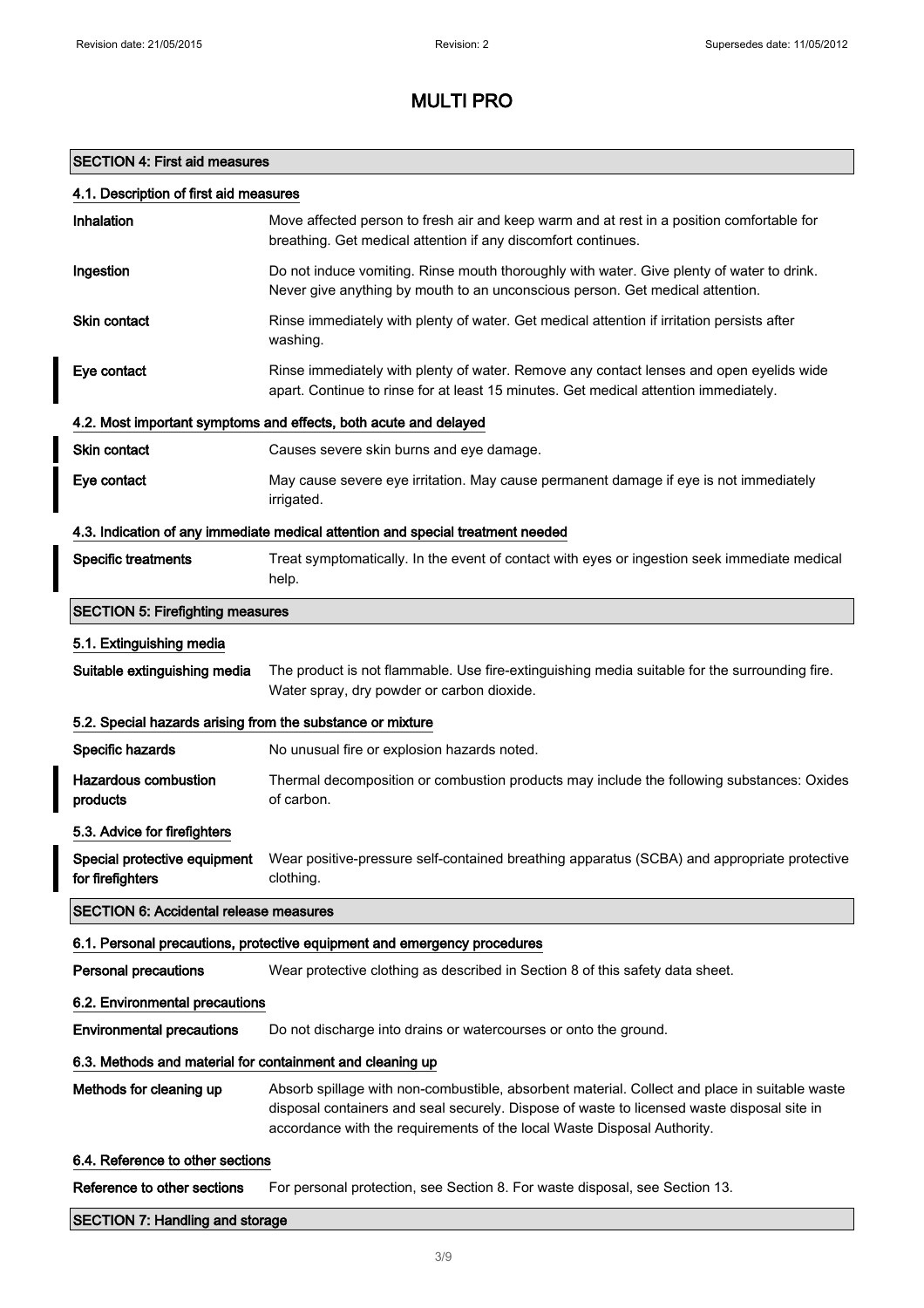## 7.1. Precautions for safe handling

| Usage precautions                                                          | Wear protective clothing as described in Section 8 of this safety data sheet. Wash hands<br>thoroughly after handling. Wash contaminated clothing before reuse. Do not eat, drink or<br>smoke when using this product.                                |  |  |  |
|----------------------------------------------------------------------------|-------------------------------------------------------------------------------------------------------------------------------------------------------------------------------------------------------------------------------------------------------|--|--|--|
|                                                                            | 7.2. Conditions for safe storage, including any incompatibilities                                                                                                                                                                                     |  |  |  |
| <b>Storage precautions</b>                                                 | Keep out of the reach of children. Store in closed original container at temperatures between<br>5°C and 30°C. Store away from the following materials: Metals.                                                                                       |  |  |  |
| 7.3. Specific end use(s)                                                   |                                                                                                                                                                                                                                                       |  |  |  |
| Specific end use(s)                                                        | The identified uses for this product are detailed in Section 1.2.                                                                                                                                                                                     |  |  |  |
| <b>SECTION 8: Exposure Controls/personal protection</b>                    |                                                                                                                                                                                                                                                       |  |  |  |
| 8.1. Control parameters                                                    |                                                                                                                                                                                                                                                       |  |  |  |
| Occupational exposure limits<br>(2-Methoxymethylethoxy)propanol            |                                                                                                                                                                                                                                                       |  |  |  |
| Sk                                                                         | Long-term exposure limit (8-hour TWA): WEL 50 ppm 308 mg/m <sup>3</sup>                                                                                                                                                                               |  |  |  |
| WEL = Workplace Exposure Limit<br>$Sk = Can be absorbed through the skin.$ |                                                                                                                                                                                                                                                       |  |  |  |
| 8.2. Exposure controls                                                     |                                                                                                                                                                                                                                                       |  |  |  |
| Protective equipment                                                       |                                                                                                                                                                                                                                                       |  |  |  |
|                                                                            |                                                                                                                                                                                                                                                       |  |  |  |
| Appropriate engineering<br>controls                                        | Provide adequate ventilation.                                                                                                                                                                                                                         |  |  |  |
| Eye/face protection                                                        | Side shield safety glasses are recommended when handling concentrate or during spray<br>application.                                                                                                                                                  |  |  |  |
| Hand protection                                                            | Wear protective gloves. It is recommended that gloves are made of the following material:<br>Nitrile rubber. Protective gloves should be inspected for wear before use and replaced<br>regularly in accordance with the manufacturers specifications. |  |  |  |
| Hygiene measures                                                           | Wash hands thoroughly after handling. Wash contaminated clothing before reuse. Do not eat,<br>drink or smoke when using this product.                                                                                                                 |  |  |  |
| <b>Respiratory protection</b>                                              | Not required in normal use. For situations where recommended exposure limits may be<br>exceeded or where there is a risk of inhalation of fine spray mists, a suitable respirator face<br>mask is recommended.                                        |  |  |  |

## SECTION 9: Physical and Chemical Properties

## 9.1. Information on basic physical and chemical properties

| Appearance | Clear liquid.                                              |  |
|------------|------------------------------------------------------------|--|
| Colour     | Turquoise Blue.                                            |  |
| Odour      | Mint Lemon.                                                |  |
| pH         | pH (concentrated solution): 12 pH (diluted solution): 10.5 |  |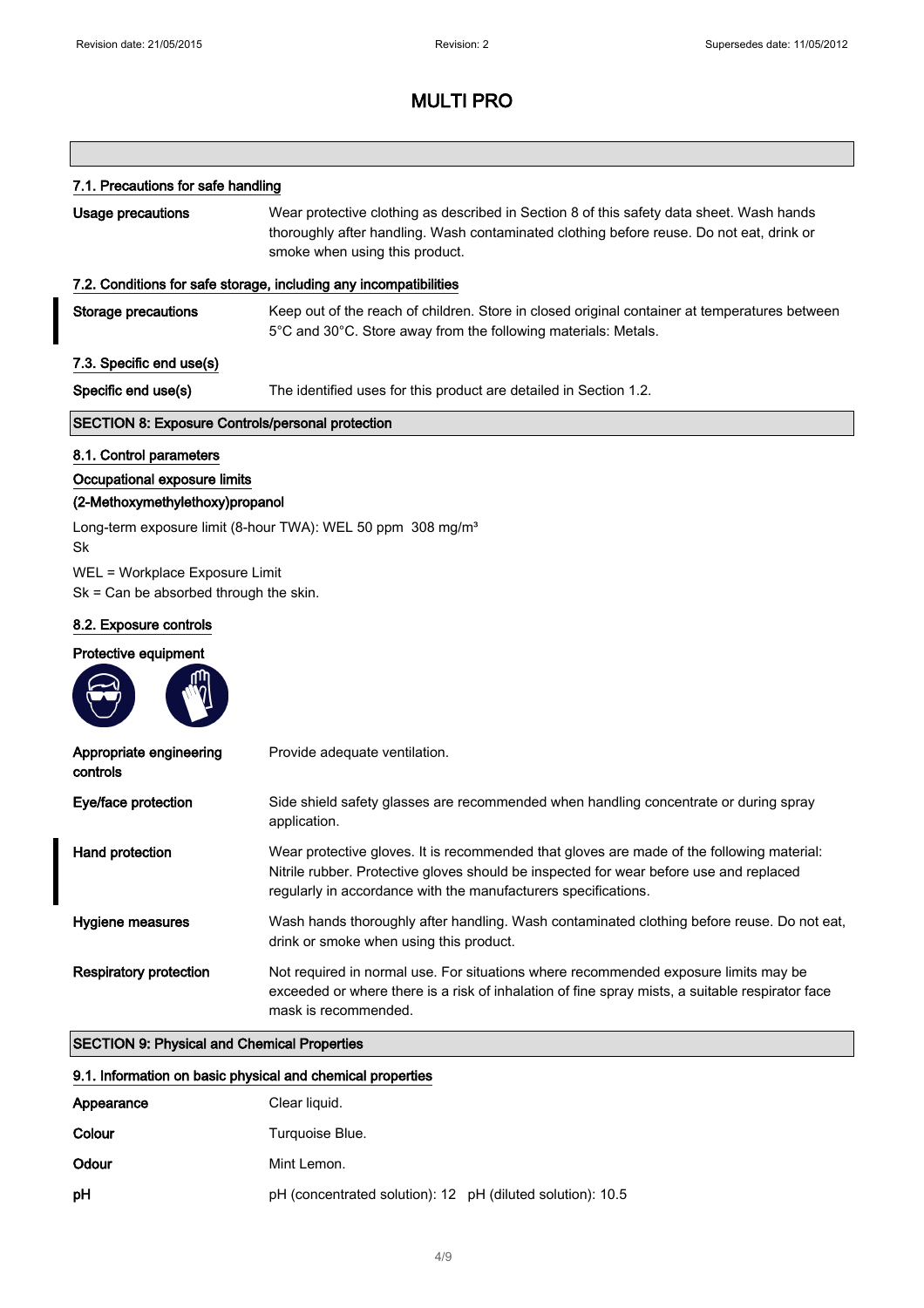$\overline{\phantom{a}}$ 

 $\overline{\phantom{a}}$ 

# MULTI PRO

| Initial boiling point and range                 | $100^{\circ}$ C                                                                                                                                                                    |  |
|-------------------------------------------------|------------------------------------------------------------------------------------------------------------------------------------------------------------------------------------|--|
| Flash point                                     | Not applicable.                                                                                                                                                                    |  |
| <b>Evaporation rate</b>                         | Not determined.                                                                                                                                                                    |  |
| Upper/lower flammability or<br>explosive limits | Not applicable.                                                                                                                                                                    |  |
| Vapour pressure                                 | Not determined.                                                                                                                                                                    |  |
| Vapour density                                  | Not determined.                                                                                                                                                                    |  |
| <b>Relative density</b>                         | 1.036                                                                                                                                                                              |  |
| Solubility(ies)                                 | Soluble in water.                                                                                                                                                                  |  |
| <b>Partition coefficient</b>                    | Not determined.                                                                                                                                                                    |  |
| <b>Viscosity</b>                                | Not determined.                                                                                                                                                                    |  |
| <b>Explosive properties</b>                     | Not applicable.                                                                                                                                                                    |  |
| <b>Oxidising properties</b>                     | Not applicable.                                                                                                                                                                    |  |
| 9.2. Other information                          |                                                                                                                                                                                    |  |
| Other information                               | None.                                                                                                                                                                              |  |
| <b>SECTION 10: Stability and reactivity</b>     |                                                                                                                                                                                    |  |
| 10.1. Reactivity                                |                                                                                                                                                                                    |  |
| Reactivity                                      | There are no known reactivity hazards associated with this product.                                                                                                                |  |
| 10.2. Chemical stability                        |                                                                                                                                                                                    |  |
| <b>Stability</b>                                | Stable at normal ambient temperatures and when used as recommended.                                                                                                                |  |
| 10.3. Possibility of hazardous reactions        |                                                                                                                                                                                    |  |
| Possibility of hazardous<br>reactions           | Not determined.                                                                                                                                                                    |  |
| 10.4. Conditions to avoid                       |                                                                                                                                                                                    |  |
| Conditions to avoid                             | Store in closed original container at temperatures between 5°C and 30°C. Protect from<br>freezing and direct sunlight.                                                             |  |
| 10.5. Incompatible materials                    |                                                                                                                                                                                    |  |
| Materials to avoid                              | Strong oxidising agents. Strong acids. Metals.                                                                                                                                     |  |
| 10.6. Hazardous decomposition products          |                                                                                                                                                                                    |  |
| Hazardous decomposition<br>products             | Thermal decomposition or combustion products may include the following substances: Oxides<br>of carbon.                                                                            |  |
| <b>SECTION 11: Toxicological information</b>    |                                                                                                                                                                                    |  |
| 11.1. Information on toxicological effects      |                                                                                                                                                                                    |  |
| <b>Toxicological effects</b>                    | Possible respiratory irritation by wetting agents in atomised spray form. May cause chemical<br>burns in mouth and throat. Ingestion may cause: irritation nausea systemic effects |  |
| Acute toxicity - oral<br>ATE oral (mg/kg)       | 29,886.43156007                                                                                                                                                                    |  |
| Skin corrosion/irritation                       |                                                                                                                                                                                    |  |
|                                                 |                                                                                                                                                                                    |  |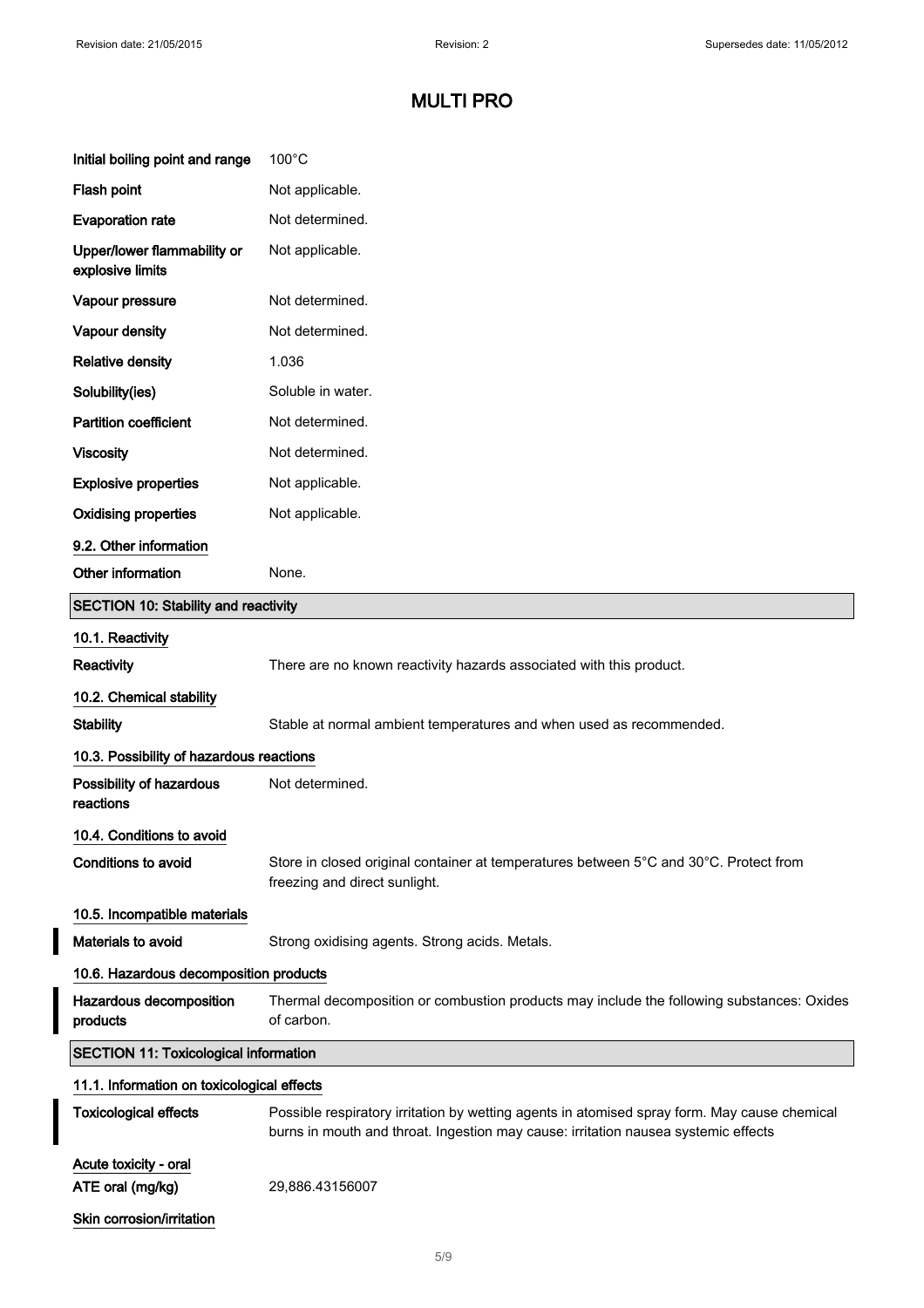$\overline{\phantom{a}}$ 

# MULTI PRO

| Skin corrosion/irritation                                                                               |                                                                                                  |                                                                                                                                     | Causes severe burns. |                                 |
|---------------------------------------------------------------------------------------------------------|--------------------------------------------------------------------------------------------------|-------------------------------------------------------------------------------------------------------------------------------------|----------------------|---------------------------------|
|                                                                                                         | Serious eye damage/irritation<br>Serious eye damage/irritation                                   | May cause severe eye irritation. Risk of serious damage to eyes. May cause permanent<br>damage if eye is not immediately irrigated. |                      |                                 |
| Skin sensitisation<br><b>Skin sensitisation</b><br>None known.                                          |                                                                                                  |                                                                                                                                     |                      |                                 |
|                                                                                                         | Germ cell mutagenicity<br>Genotoxicity - in vivo<br>No effects expected based upon current data. |                                                                                                                                     |                      |                                 |
| Carcinogenicity<br>Carcinogenicity                                                                      | No effects expected based upon current data.                                                     |                                                                                                                                     |                      |                                 |
| Reproductive toxicity<br>Reproductive toxicity - fertility No effects expected based upon current data. |                                                                                                  |                                                                                                                                     |                      |                                 |
|                                                                                                         | Toxicological information on ingredients.                                                        |                                                                                                                                     |                      |                                 |
|                                                                                                         |                                                                                                  |                                                                                                                                     |                      | (2-Methoxymethylethoxy)propanol |
|                                                                                                         | Acute toxicity - oral                                                                            |                                                                                                                                     |                      |                                 |
|                                                                                                         | Acute toxicity oral (LD <sub>50</sub><br>mg/kg)                                                  |                                                                                                                                     | 5,135                |                                 |
|                                                                                                         | <b>Species</b>                                                                                   |                                                                                                                                     | Rat                  |                                 |
|                                                                                                         | Acute toxicity - dermal                                                                          |                                                                                                                                     |                      |                                 |
|                                                                                                         | Acute toxicity dermal (LD <sub>50</sub> 20<br>mg/kg)                                             |                                                                                                                                     |                      |                                 |
|                                                                                                         | <b>Species</b>                                                                                   |                                                                                                                                     | Rabbit               |                                 |
|                                                                                                         |                                                                                                  |                                                                                                                                     |                      | Trisodium orthophosphate        |
|                                                                                                         | Acute toxicity - oral                                                                            |                                                                                                                                     |                      |                                 |
|                                                                                                         | Acute toxicity oral (LD <sub>50</sub><br>mg/kg)                                                  |                                                                                                                                     | 7,400                |                                 |
|                                                                                                         | <b>Species</b>                                                                                   |                                                                                                                                     | Rat                  |                                 |
|                                                                                                         |                                                                                                  |                                                                                                                                     |                      | Alcohols C9-11, ethoxylated     |
|                                                                                                         | Acute toxicity - oral                                                                            |                                                                                                                                     |                      |                                 |
|                                                                                                         | Acute toxicity oral (LD <sub>50</sub><br>mg/kg)                                                  |                                                                                                                                     | 300                  |                                 |

Acute toxicity dermal (LD<sub>50</sub> 2,000 mg/kg)

Acute toxicity - dermal

SECTION 12: Ecological Information

#### 12.1. Toxicity

Toxicity The product is not expected to be hazardous to the environment.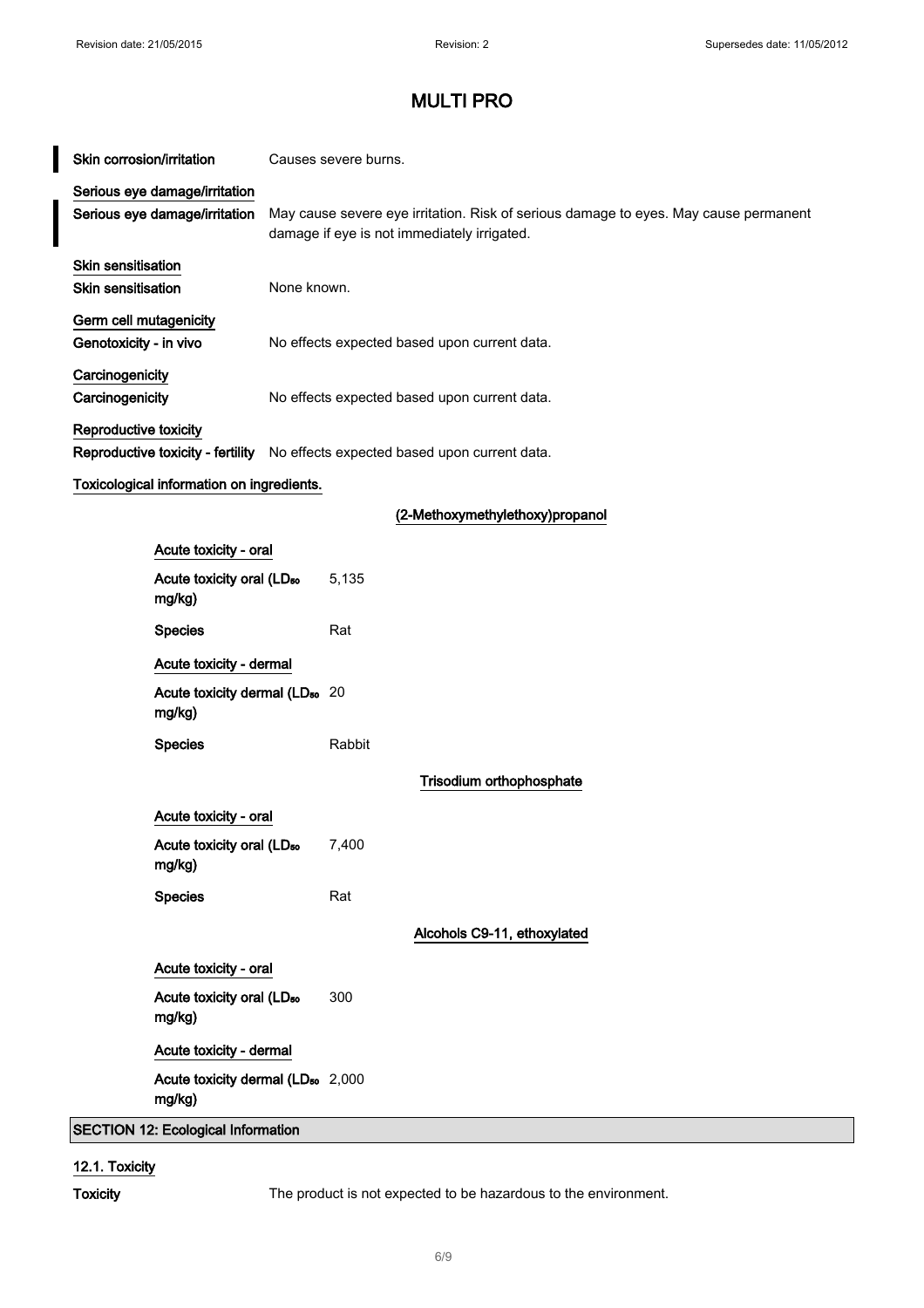## Ecological information on ingredients.

## (2-Methoxymethylethoxy)propanol

| Acute toxicity - fish                     | $LC_{50}$ , 96 hours: $>10000$ mg/l, Fish                                                                                                       |  |  |  |
|-------------------------------------------|-------------------------------------------------------------------------------------------------------------------------------------------------|--|--|--|
| Acute toxicity - aquatic<br>invertebrates | EC <sub>50</sub> , 48 hours: 1919 mg/l, Daphnia magna                                                                                           |  |  |  |
| Acute toxicity - aquatic<br>plants        | $IC_{50}$ , 72 hours: >969 mg/l, Algae                                                                                                          |  |  |  |
|                                           | Trisodium orthophosphate                                                                                                                        |  |  |  |
| Acute toxicity - fish                     | LC50, 96 hours, 96 hours: 150 mg/l, Poecilia reticulata (Guppy)<br>LC <sub>50</sub> , 96 hours: >100 mg/l, Onchorhynchus mykiss (Rainbow trout) |  |  |  |
| Acute toxicity - aquatic<br>invertebrates | EC <sub>50</sub> , 48 hours: >100 mg/l, Daphnia magna                                                                                           |  |  |  |
| Acute toxicity - aquatic<br>plants        | EC <sub>50</sub> , 72 hours: >100 mg/l, Desmodesmus subspicatus                                                                                 |  |  |  |
|                                           |                                                                                                                                                 |  |  |  |

## Alcohols C9-11, ethoxylated

| Acute toxicity - fish                     | $LC50$ , : > 10 mg/l,    |
|-------------------------------------------|--------------------------|
| Acute toxicity - aquatic<br>invertebrates | $EC_{50}$ , : > 1 mg/l,  |
| Acute toxicity - aquatic<br>plants        | $IC_{50}$ , : > 10 mg/l, |

## 12.2. Persistence and degradability

Persistence and degradability The surfactant(s) contained in this product complies(comply) with the biodegradability criteria as laid down in Regulation (EC) No. 648/2004 on detergents. Data to support this assertion are held at the disposal of the competent authorities of the Member States and will be made available to them at their direct request, or at the request of a detergent manufacturer.

Ecological information on ingredients.

## (2-Methoxymethylethoxy)propanol

Chemical oxygen demand 2.02

12.3. Bioaccumulative potential

Bioaccumulative potential Not known.

Partition coefficient Not determined.

Ecological information on ingredients.

## (2-Methoxymethylethoxy)propanol

## Partition coefficient : -0.35

12.4. Mobility in soil

Mobility Mobility The product is soluble in water.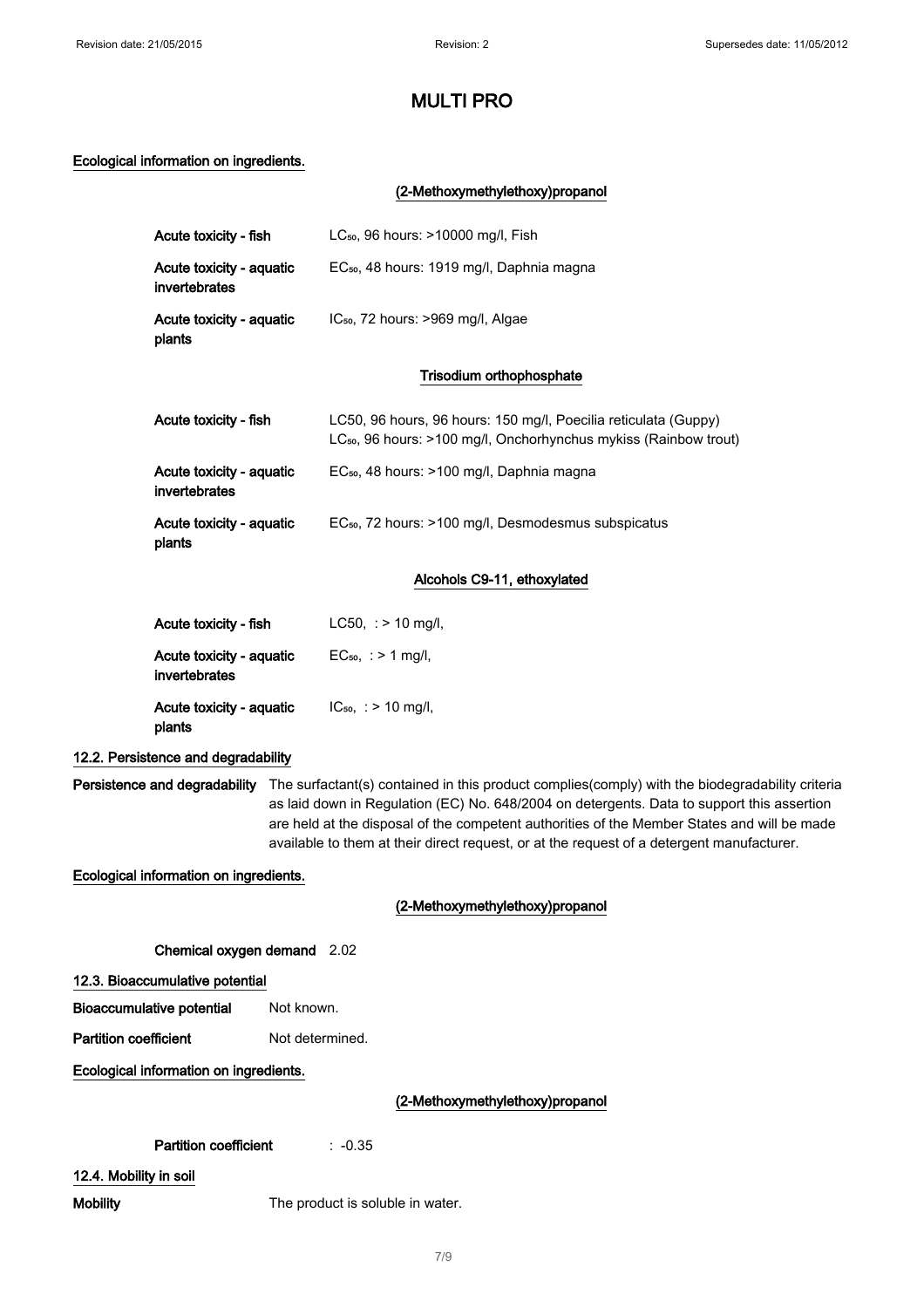I

# MULTI PRO

| 12.5. Results of PBT and vPvB assessment                                                              |                                                                                                                                                                                                                                           |  |  |
|-------------------------------------------------------------------------------------------------------|-------------------------------------------------------------------------------------------------------------------------------------------------------------------------------------------------------------------------------------------|--|--|
| Results of PBT and vPvB<br>assessment                                                                 | This product does not contain any substances classified as PBT or vPvB.                                                                                                                                                                   |  |  |
| 12.6. Other adverse effects                                                                           |                                                                                                                                                                                                                                           |  |  |
| Other adverse effects                                                                                 | None known.                                                                                                                                                                                                                               |  |  |
| <b>SECTION 13: Disposal considerations</b>                                                            |                                                                                                                                                                                                                                           |  |  |
| 13.1. Waste treatment methods                                                                         |                                                                                                                                                                                                                                           |  |  |
| <b>Disposal methods</b>                                                                               | Dispose of waste to licensed waste disposal site in accordance with the requirements of the<br>local Waste Disposal Authority. Empty containers should be rinsed with water then crushed<br>and disposed of at legal waste disposal site. |  |  |
| <b>SECTION 14: Transport information</b>                                                              |                                                                                                                                                                                                                                           |  |  |
| 14.1. UN number                                                                                       |                                                                                                                                                                                                                                           |  |  |
| UN No. (ADR/RID)                                                                                      | 3266                                                                                                                                                                                                                                      |  |  |
| UN No. (IMDG)                                                                                         | 3266                                                                                                                                                                                                                                      |  |  |
| 14.2. UN proper shipping name                                                                         |                                                                                                                                                                                                                                           |  |  |
|                                                                                                       | Corrosive liquid, basic, inorganic, N.O.S. (contains trisodium orthophosphate))                                                                                                                                                           |  |  |
| 14.3. Transport hazard class(es)                                                                      |                                                                                                                                                                                                                                           |  |  |
| <b>ADR/RID class</b>                                                                                  | 8                                                                                                                                                                                                                                         |  |  |
| <b>IMDG class</b>                                                                                     | 8                                                                                                                                                                                                                                         |  |  |
| 14.4. Packing group                                                                                   |                                                                                                                                                                                                                                           |  |  |
| ADR/RID packing group                                                                                 | Ш                                                                                                                                                                                                                                         |  |  |
| <b>IMDG packing group</b>                                                                             | Ш                                                                                                                                                                                                                                         |  |  |
| 14.5. Environmental hazards                                                                           |                                                                                                                                                                                                                                           |  |  |
| Environmentally hazardous substance/marine pollutant                                                  |                                                                                                                                                                                                                                           |  |  |
| No.                                                                                                   |                                                                                                                                                                                                                                           |  |  |
| 14.6. Special precautions for user                                                                    |                                                                                                                                                                                                                                           |  |  |
| Supplied in accordance with "Limited Quantity" provisions.                                            |                                                                                                                                                                                                                                           |  |  |
|                                                                                                       | 14.7. Transport in bulk according to Annex II of MARPOL73/78 and the IBC Code                                                                                                                                                             |  |  |
| <b>Transport in bulk according to</b> Not applicable.<br>Annex II of MARPOL 73/78<br>and the IBC Code |                                                                                                                                                                                                                                           |  |  |
| <b>SECTION 15: Regulatory information</b>                                                             |                                                                                                                                                                                                                                           |  |  |
|                                                                                                       | 15.1. Safety, health and environmental regulations/legislation specific for the substance or mixture                                                                                                                                      |  |  |
| <b>National regulations</b>                                                                           | The Control of Substances Hazardous to Health Regulations 2002 (SI 2002 No. 2677) (as<br>amended).<br>The Chemicals (Hazard Information and Packaging for Supply) Regulations 2009 (SI 2009<br>No. 716).                                  |  |  |